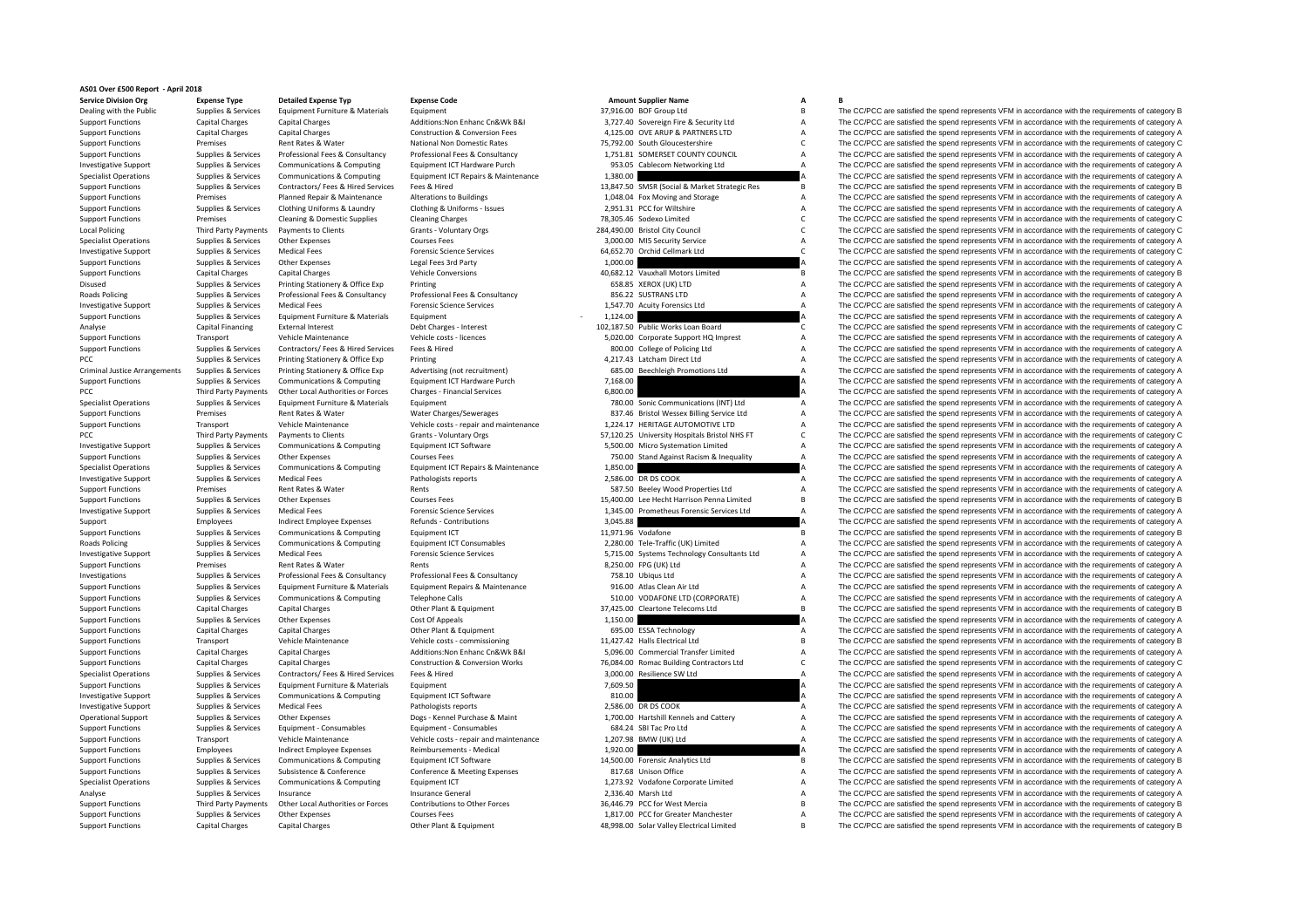| <b>Support Functions</b>             | Supplies & Services | Equipment Furniture & Materials    | Equipment                                | 980.00               |                                              |                | The CC/PCC are satisfied the spend represents VFM in accordance with the requirements of category A |
|--------------------------------------|---------------------|------------------------------------|------------------------------------------|----------------------|----------------------------------------------|----------------|-----------------------------------------------------------------------------------------------------|
| <b>Local Policing</b>                | Supplies & Services | Equipment Furniture & Materials    | Equipment                                |                      | 533.70 M C Products UK Ltd                   | $\overline{A}$ | The CC/PCC are satisfied the spend represents VFM in accordance with the requirements of category A |
| <b>Specialist Operations</b>         | Supplies & Services | Contractors/ Fees & Hired Services | Fees & Hired                             |                      | 4,081.56 PCC for Wiltshire                   | A              | The CC/PCC are satisfied the spend represents VFM in accordance with the requirements of category A |
| <b>Support Functions</b>             | Supplies & Services | Contractors/ Fees & Hired Services | Fees & Hired                             |                      | 500.00 Riflecraft Ltd                        | $\overline{A}$ | The CC/PCC are satisfied the spend represents VFM in accordance with the requirements of category A |
|                                      |                     |                                    |                                          |                      |                                              |                |                                                                                                     |
| <b>Local Policing</b>                | Supplies & Services | Contractors/ Fees & Hired Services | Fees & Hired                             | 2,100.00             |                                              |                | The CC/PCC are satisfied the spend represents VFM in accordance with the requirements of category A |
| <b>Support Functions</b>             | Employees           | Indirect Employee Expenses         | Reimbursements - Medical                 | 1,920.00             |                                              |                | The CC/PCC are satisfied the spend represents VFM in accordance with the requirements of category A |
| Analyse                              | Capital Financing   | <b>External Interest</b>           | Debt Charges - Interest                  |                      | 110,750.00 Public Works Loan Board           | C              | The CC/PCC are satisfied the spend represents VFM in accordance with the requirements of category C |
| <b>Support Functions</b>             | Supplies & Services | Other Expenses                     | Legal Costs & Services                   | 600.00               |                                              |                | The CC/PCC are satisfied the spend represents VFM in accordance with the requirements of category A |
| <b>Support Functions</b>             | Capital Charges     | <b>Capital Charges</b>             | Construction & Conversion Works          |                      | 8,121.00 BOF Group Ltd                       | $\overline{A}$ | The CC/PCC are satisfied the spend represents VFM in accordance with the requirements of category A |
|                                      |                     |                                    |                                          |                      |                                              | $\overline{B}$ | The CC/PCC are satisfied the spend represents VFM in accordance with the requirements of category B |
| <b>Support Functions</b>             | Premises            | Rent Rates & Water                 | Landlords Service Charge                 |                      | 15,000.00 Avon Fire & Rescue                 |                |                                                                                                     |
| <b>Support Functions</b>             | Supplies & Services | Grants & Subscriptions             | Subscriptions                            | 60.000.00 Police ICT |                                              | $\mathsf{C}$   | The CC/PCC are satisfied the spend represents VFM in accordance with the requirements of category C |
| <b>Support Functions</b>             | Employees           | Police Pay & Allowances            | Police Inspector - Basic Pay             |                      | 4,704.72 West Midlands Police                | $\overline{A}$ | The CC/PCC are satisfied the spend represents VFM in accordance with the requirements of category A |
| <b>Support Functions</b>             | Capital Charges     | <b>Capital Charges</b>             | <b>ICT Equipment Purchase</b>            |                      | 14,541.15 INSIGHT DIRECT (UK) LTD            | $\overline{B}$ | The CC/PCC are satisfied the spend represents VFM in accordance with the requirements of category B |
| <b>Support Functions</b>             | Supplies & Services | Equipment Furniture & Materials    | Equipment                                | 36,343.10            |                                              |                | The CC/PCC are satisfied the spend represents VFM in accordance with the requirements of category B |
| <b>Support Functions</b>             | Capital Charges     | <b>Capital Charges</b>             | Construction & Conversion Works          |                      | 4,960.00 Advanced Fencing & Landscaping      | A              | The CC/PCC are satisfied the spend represents VFM in accordance with the requirements of category A |
|                                      |                     |                                    |                                          |                      |                                              |                |                                                                                                     |
| <b>Support Functions</b>             | Supplies & Services | Grants & Subscriptions             | Subscriptions                            | 8,114.93             |                                              |                | The CC/PCC are satisfied the spend represents VFM in accordance with the requirements of category A |
| <b>Support Functions</b>             | Premises            | Rent Rates & Water                 | National Non Domestic Rates              |                      | 77,416.21 Sedgemoor District Council         | C              | The CC/PCC are satisfied the spend represents VFM in accordance with the requirements of category C |
| <b>Support Functions</b>             | Transport           | Vehicle Maintenance                | Vehicle costs - repair and maintenance   |                      | 838.00 MOBILE WINDSCREENS LTD                | $\overline{A}$ | The CC/PCC are satisfied the spend represents VFM in accordance with the requirements of category A |
| <b>Support Functions</b>             | Supplies & Services | Subsistence & Conference           | Subsistence                              |                      | 4,460.00 PCC for Gloucestershire             | $\overline{A}$ | The CC/PCC are satisfied the spend represents VFM in accordance with the requirements of category A |
| <b>Support Functions</b>             | Premises            | Waste Disposal - Premises          | Waste Disposal - Premises                |                      | 1,067.53 SUEZ Recycling and Recovery UK Ltd  | $\overline{A}$ | The CC/PCC are satisfied the spend represents VFM in accordance with the requirements of category A |
|                                      |                     |                                    |                                          |                      |                                              |                |                                                                                                     |
| <b>Support Functions</b>             | Premises            | Rent Rates & Water                 | Rents                                    |                      | 19,031.25 PCC for Gloucestershire            | $\overline{B}$ | The CC/PCC are satisfied the spend represents VFM in accordance with the requirements of category B |
| <b>Support Functions</b>             | Premises            | Rent Rates & Water                 | National Non Domestic Rates              |                      | 3,955.45 Mendip District Council             | $\overline{A}$ | The CC/PCC are satisfied the spend represents VFM in accordance with the requirements of category A |
| <b>Investigative Support</b>         | Supplies & Services | Communications & Computing         | Equipment ICT Software                   | 7,695.00             |                                              |                | The CC/PCC are satisfied the spend represents VFM in accordance with the requirements of category A |
| <b>Operational Support</b>           | Supplies & Services | Other Expenses                     | Horses - Forage                          |                      | 5,280.00 DC SMITH                            | $\overline{A}$ | The CC/PCC are satisfied the spend represents VFM in accordance with the requirements of category A |
|                                      |                     |                                    |                                          |                      |                                              | $\overline{B}$ | The CC/PCC are satisfied the spend represents VFM in accordance with the requirements of category B |
| <b>Support Functions</b>             | Supplies & Services | Communications & Computing         | Equipment ICT Repairs & Maintenance      |                      | 17,325.00 KIM Software Solutions Ltd         |                |                                                                                                     |
| <b>Specialist Operations</b>         | Supplies & Services | <b>Medical Fees</b>                | <b>Forensic Science Services</b>         |                      | 1,375.00 Eurofins Forensics Services Limited | $\overline{A}$ | The CC/PCC are satisfied the spend represents VFM in accordance with the requirements of category A |
| <b>Roads Policing</b>                | Supplies & Services | Grants & Subscriptions             | Subscriptions                            |                      | 22,145.00 Road Safety Support Ltd            | $\overline{B}$ | The CC/PCC are satisfied the spend represents VFM in accordance with the requirements of category B |
| <b>Support Functions</b>             | Premises            | Unplanned Repair & Maintenance     | Responsive Maint - Internal Wall or Door |                      | 543.00 DRA Maintenance Ltd                   | $\overline{A}$ | The CC/PCC are satisfied the spend represents VFM in accordance with the requirements of category A |
| <b>Local Policing</b>                | Supplies & Services | Other Expenses                     | <b>Courses Fees</b>                      |                      | 5,418.40 Babington Group                     | $\overline{A}$ | The CC/PCC are satisfied the spend represents VFM in accordance with the requirements of category A |
|                                      |                     |                                    |                                          |                      |                                              | $\overline{A}$ |                                                                                                     |
| <b>Investigative Support</b>         | Supplies & Services | <b>Medical Fees</b>                | <b>Forensic Science Services</b>         |                      | 1,854.00 Eurofins Forensics Services Limited |                | The CC/PCC are satisfied the spend represents VFM in accordance with the requirements of category A |
| <b>Local Policing</b>                | Supplies & Services | Equipment Furniture & Materials    | Equipment                                |                      | 1,756.74 SOLON SECURITY LTD                  | $\overline{A}$ | The CC/PCC are satisfied the spend represents VFM in accordance with the requirements of category A |
| <b>Support Functions</b>             | Supplies & Services | Other Expenses                     | Legal Fees 3rd Party                     | 1,998.61             |                                              |                | The CC/PCC are satisfied the spend represents VFM in accordance with the requirements of category A |
| <b>Support Functions</b>             | Premises            | Rent Rates & Water                 | National Non Domestic Rates              |                      | 3,217.93 West Somerset Council Rates/Council | $\overline{A}$ | The CC/PCC are satisfied the spend represents VFM in accordance with the requirements of category A |
| <b>Support Functions</b>             | Supplies & Services | Communications & Computing         | Equipment ICT Repairs & Maintenance      |                      | 935.00 SEPURA PLC                            | $\overline{A}$ | The CC/PCC are satisfied the spend represents VFM in accordance with the requirements of category A |
|                                      |                     |                                    |                                          |                      |                                              | $\overline{A}$ |                                                                                                     |
| <b>Support Functions</b>             | Supplies & Services | Equipment Furniture & Materials    | <b>Equipment Operational</b>             |                      | 595.00 Sigma Security Devices Ltd            |                | The CC/PCC are satisfied the spend represents VFM in accordance with the requirements of category A |
| <b>Support Functions</b>             | Supplies & Services | Contractors/ Fees & Hired Services | Fees & Hired                             |                      | 652.18 Container Team Ltd                    | $\overline{A}$ | The CC/PCC are satisfied the spend represents VFM in accordance with the requirements of category A |
| <b>Support Functions</b>             | Premises            | Planned Repair & Maintenance       | Servicing - Lifts                        |                      | 1,498.81 Jackson Lift Services Ltd           | $\overline{A}$ | The CC/PCC are satisfied the spend represents VFM in accordance with the requirements of category A |
| <b>Support Functions</b>             | Premises            | Unplanned Repair & Maintenance     | Responsive Maint - Electrical            |                      | 820.00 Solar Valley Electrical Limited       | $\overline{A}$ | The CC/PCC are satisfied the spend represents VFM in accordance with the requirements of category A |
| PCC                                  | Supplies & Services | Printing Stationery & Office Exp   | Reprographics                            |                      | 500.00 Unchosen                              | $\Delta$       | The CC/PCC are satisfied the spend represents VFM in accordance with the requirements of category A |
| <b>Specialist Operations</b>         | Supplies & Services | Communications & Computing         | Equipment ICT Repairs & Maintenance      | 15,798.75            |                                              |                | The CC/PCC are satisfied the spend represents VFM in accordance with the requirements of category B |
|                                      |                     |                                    |                                          |                      |                                              |                |                                                                                                     |
| <b>Operational Support</b>           | Supplies & Services | Other Expenses                     | Vet Fees & Supplies                      |                      | 526.00 B & W Equine Group Ltd                | A              | The CC/PCC are satisfied the spend represents VFM in accordance with the requirements of category A |
| <b>Specialist Operations</b>         | Employees           | Police Pay & Allowances            | Police Inspector - Basic Pay             |                      | 20,980.21 PCC for Wiltshire                  | $\overline{B}$ | The CC/PCC are satisfied the spend represents VFM in accordance with the requirements of category B |
| <b>Support Functions</b>             | Supplies & Services | Clothing Uniforms & Laundry        | Clothing & Uniforms - Issues             |                      | 2,191.93 PCC for Gloucestershire             | $\overline{A}$ | The CC/PCC are satisfied the spend represents VFM in accordance with the requirements of category A |
| <b>Roads Policing</b>                | Supplies & Services | Communications & Computing         | Equipment ICT Software                   |                      | 10.691.00 Cubic Transportation Systems Ltd   | $\overline{B}$ | The CC/PCC are satisfied the spend represents VFM in accordance with the requirements of category B |
|                                      |                     |                                    |                                          |                      |                                              |                |                                                                                                     |
| <b>Support Functions</b>             | Employees           | Indirect Employee Expenses         | <b>Advertising for Staff</b>             |                      | 540.00 SOMERSET COUNTY COUNCIL               | А              | The CC/PCC are satisfied the spend represents VFM in accordance with the requirements of category A |
| <b>Support Functions</b>             | Supplies & Services | Equipment Furniture & Materials    | <b>Equipment Operational</b>             |                      | 82,584.00 The Home Office Accounting Officer | $\mathsf{C}$   | The CC/PCC are satisfied the spend represents VFM in accordance with the requirements of category C |
| <b>Support Functions</b>             | Supplies & Services | Grants & Subscriptions             | Subscriptions                            |                      | 1,800.00 Get Safe Online Ltd                 | $\mathsf A$    | The CC/PCC are satisfied the spend represents VFM in accordance with the requirements of category A |
| <b>Support Functions</b>             | Supplies & Services | Communications & Computing         | Equip - Data Maintenence                 |                      | 544.40 Connevans Ltd                         | $\mathsf A$    | The CC/PCC are satisfied the spend represents VFM in accordance with the requirements of category A |
| <b>Support Functions</b>             | Premises            | <b>Energy Costs</b>                | Electricity                              |                      | 1,130.11 SSE Metering Ltd                    | $\overline{A}$ | The CC/PCC are satisfied the spend represents VFM in accordance with the requirements of category A |
|                                      | Supplies & Services | Subsistence & Conference           | Subsistence                              |                      |                                              | $\overline{A}$ | The CC/PCC are satisfied the spend represents VFM in accordance with the requirements of category A |
| <b>Support Functions</b>             |                     |                                    |                                          |                      | 4,460.00 PCC for Gloucestershire             |                |                                                                                                     |
| <b>Criminal Justice Arrangements</b> | Supplies & Services | Other Expenses                     | <b>Courses Fees</b>                      |                      | 2,295.00 Crisis Prevention Institute Inc     | $\overline{A}$ | The CC/PCC are satisfied the spend represents VFM in accordance with the requirements of category A |
| <b>Support Functions</b>             | Capital Charges     | <b>Capital Charges</b>             | Construction & Conversion Fees           |                      | 1,188.00 Kendall Kingscott Ltd               | $\overline{A}$ | The CC/PCC are satisfied the spend represents VFM in accordance with the requirements of category A |
| <b>Roads Policing</b>                | Supplies & Services | Printing Stationery & Office Exp   | Postage                                  |                      | 16,649.21 ROYAL MAIL GROUP LTD               | $\overline{B}$ | The CC/PCC are satisfied the spend represents VFM in accordance with the requirements of category B |
| <b>Support Functions</b>             | Supplies & Services | Communications & Computing         | Equipment ICT Hardware Purch             | 780.00               |                                              |                | The CC/PCC are satisfied the spend represents VFM in accordance with the requirements of category A |
|                                      | Supplies & Services | Contractors/ Fees & Hired Services | Fees & Hired                             |                      | 7,368.75 PRCI Ltd                            | $\overline{A}$ | The CC/PCC are satisfied the spend represents VFM in accordance with the requirements of category A |
| PCC                                  |                     |                                    |                                          |                      |                                              |                |                                                                                                     |
| <b>Support Functions</b>             | Supplies & Services | Other Expenses                     | Legal Fees 3rd Party                     | 1,139.39             |                                              |                | The CC/PCC are satisfied the spend represents VFM in accordance with the requirements of category A |
| <b>Investigative Support</b>         | Supplies & Services | Other Expenses                     | <b>Courses Fees</b>                      | 2,500.00             |                                              |                | The CC/PCC are satisfied the spend represents VFM in accordance with the requirements of category A |
| <b>Local Policing</b>                | Supplies & Services | Communications & Computing         | Equipment ICT Software                   |                      | 3,407.49 SOFTWARE BOX LTD                    | $\overline{A}$ | The CC/PCC are satisfied the spend represents VFM in accordance with the requirements of category A |
| <b>Support Functions</b>             | Transport           | Vehicle Maintenance                | Vehicle costs - repair and maintenance   |                      | 531.84 MICHELIN TYRE PLC                     | $\overline{A}$ | The CC/PCC are satisfied the spend represents VFM in accordance with the requirements of category A |
| <b>Support Functions</b>             | Premises            | Rent Rates & Water                 | National Non Domestic Rates              |                      | 13,842.31 South Somerset District Council    | $\overline{B}$ | The CC/PCC are satisfied the spend represents VFM in accordance with the requirements of category B |
|                                      |                     |                                    |                                          |                      |                                              |                |                                                                                                     |
| <b>Support Functions</b>             | Transport           | Vehicle Hire                       | <b>Hired Vehicle Costs</b>               |                      | 2,762.50 Scot Group Ltd                      | $\overline{A}$ | The CC/PCC are satisfied the spend represents VFM in accordance with the requirements of category A |
| <b>Support Functions</b>             | Supplies & Services | Clothing Uniforms & Laundry        | Clothing & Uniforms - Issues             |                      | 8,203.00 VIKING ARMS LTD                     | $\overline{A}$ | The CC/PCC are satisfied the spend represents VFM in accordance with the requirements of category A |
| <b>Support Functions</b>             | Premises            | Rent Rates & Water                 | Rents                                    |                      | 2,032.50 South Gloucestershire Council       | $\overline{A}$ | The CC/PCC are satisfied the spend represents VFM in accordance with the requirements of category A |
| <b>Support Functions</b>             | Supplies & Services | Other Expenses                     | Cost Of Appeals                          | 16,469.55            |                                              |                | The CC/PCC are satisfied the spend represents VFM in accordance with the requirements of category B |
| <b>Support Functions</b>             | Supplies & Services | Other Expenses                     | Legal Fees 3rd Party                     | 1,116.19             |                                              |                | The CC/PCC are satisfied the spend represents VFM in accordance with the requirements of category A |
|                                      |                     |                                    |                                          |                      |                                              |                |                                                                                                     |
| Analyse                              | Transport           | Vehicle Allowances                 | <b>Travel fares</b>                      | 60,566.86            |                                              |                | The CC/PCC are satisfied the spend represents VFM in accordance with the requirements of category C |
| <b>Support Functions</b>             | Premises            | Unplanned Repair & Maintenance     | Responsive Maint - Fences or Boundaries  |                      | 900.00 Advanced Fencing & Landscaping        | $\overline{A}$ | The CC/PCC are satisfied the spend represents VFM in accordance with the requirements of category A |
| <b>Support Functions</b>             | Capital Charges     | Capital Charges                    | <b>Vehicle Conversions</b>               |                      | 4,226.23 WURTH UK LTD                        | А              | The CC/PCC are satisfied the spend represents VFM in accordance with the requirements of category A |
|                                      |                     |                                    |                                          |                      |                                              |                |                                                                                                     |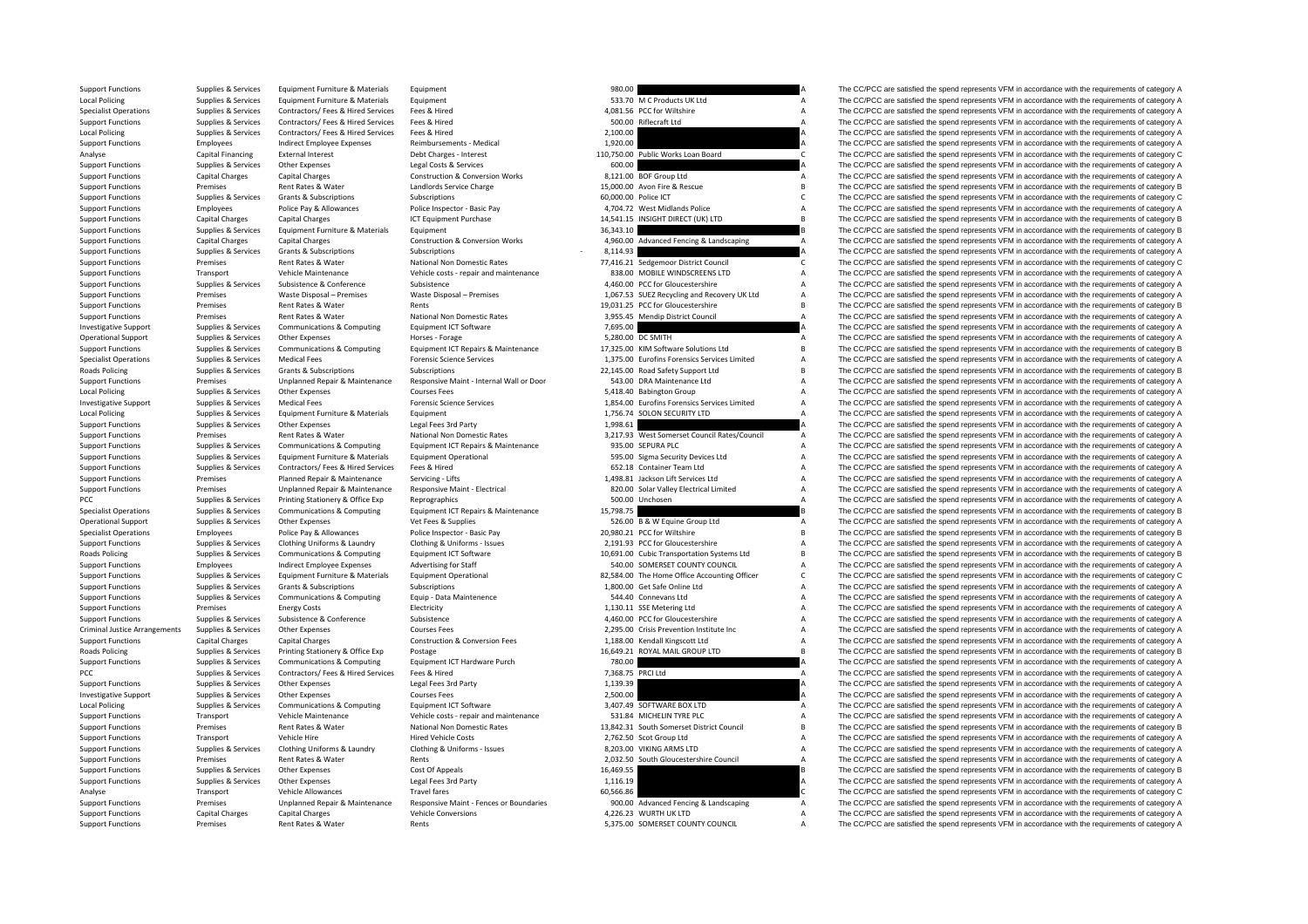RoadsCriminal JusticeCriminal JusticeCriminal Justice**Roads Policing Roads Policing Roads Policing** 

PCC Third Party Payments Other Local Authorities or Forces

|           | 5,724.16 BATH & NORTH EAST SOMERSET COUNCIL  | A |
|-----------|----------------------------------------------|---|
|           |                                              |   |
|           | 27,382.80 SOCOTEC UK Ltd                     | B |
|           | 10,997.68 Halls Electrical Ltd               | B |
| 1,200.00  |                                              | A |
|           | 7,000.00 PCC for Surrey                      | A |
|           | 22,000.00 Axon Public Safety UK Limited      | B |
|           | 16,231.60 Strong's Plastic Products Ltd      |   |
|           |                                              | B |
|           | 87,509.77 Arval UK Ltd                       | Ċ |
|           | 1,067.00 Pitney Bowes Ltd                    | Δ |
| 2,100.00  |                                              | A |
| 11,538.00 | Taunton Deane Borough Council                | B |
|           |                                              | A |
|           | 500.00 Bridgwater & Taunton College          |   |
|           | 32,500.00 SOMERSET COUNTY COUNCIL            | B |
|           | 500.00 Somerset Anne Frank Awards            | A |
| 1,825.00  |                                              | A |
|           | 1,254.00 Bristol Airport                     | A |
|           | 4,192.26 PCC for Wiltshire                   | A |
|           |                                              |   |
|           | 10,230.50 College of Policing Ltd            | B |
|           | 1,411.46 P & CC for West Yorkshire           | A |
|           | 30,000.00 The PCC for Sussex                 | B |
|           | 850.00 TICTAC Communications Ltd             | A |
| 1,417.50  |                                              | A |
|           |                                              |   |
| 6,276.00  |                                              | Δ |
| 26.843.07 | South West One Limited                       | B |
| 803.35    |                                              | A |
|           | 1,738.00 Avatu Limited                       | А |
|           | 1,050.00 Heath Avery Architects Ltd          | A |
|           |                                              |   |
|           | 1,475.00 Overhill Kennels & Exports          | Δ |
|           | 2,642.05 Rapiscan Systems Limited            | A |
| 4,000.00  |                                              | A |
|           | 617.00 DRA Maintenance Ltd                   | A |
|           | 7,147.00 AA Business Services                | A |
|           |                                              |   |
|           | 678.00 Avon Armour Limited                   | A |
|           | 4,250.00 Neopost Ltd                         | A |
|           | 866,975.91 Blue Light Partnership            | c |
|           | 736.50 Monmouthshire County Council          | A |
|           | 820.84 Summervale Surgery                    | A |
|           |                                              |   |
|           |                                              |   |
|           | 3,038.19 BRITISH TELECOMMUNICATIONS PLC      | A |
|           | 3,681.63 Water2Business                      | A |
| 655.00    |                                              | A |
|           |                                              |   |
|           | 1,980.00 Redspeed International Ltd          | A |
|           | 50,730.00 Altia Solutions Ltd                | C |
|           | 18,535.00 FORCE INFORMATION SYSTEMS LTD      | B |
|           | 29,064.73 Certas Energy UK Ltd               | B |
|           | 170,357.40 Specialist Computer Centres       | C |
|           |                                              | A |
|           | 502.71 Bristol Batteries Ltd                 |   |
|           | 48,129.15 PCC for Gloucestershire            | B |
|           | 570.00 TMS CONSULTANCY                       | A |
|           | 25,351.32 National Crime Agency              | B |
|           | 1,665.19 CO-STAR ELECTRONIC COMPONENTS       | A |
| 3,140.86  |                                              | A |
| 2,912.26  | Adecco UK Ltd                                | A |
|           |                                              | Δ |
| 585.00    |                                              |   |
| 4,516.75  | PCC for Gloucestershire                      | Α |
|           | 934.97 CYCLESCHEME LTD                       | Δ |
| 3,500.00  |                                              | Δ |
| 7,196.00  | VisionMetric Ltd                             | A |
|           |                                              | A |
|           | 1,073.26 SAFETY KLEEN UK LTD                 |   |
|           | 892.77 FMS Ltd - Cabot Park Service Charge   | A |
|           | 2,483.00 POLICE AUTHORITY TREASURERS SOCIETY | A |
|           | 1,516.51 COUNTY CARS                         | A |
|           |                                              | Α |
| 712.37    |                                              | A |
| 1,825.00  |                                              |   |
|           | 1,590.00 LION LABORATORIES LTD               | Δ |
|           | 10,000.00 Sedgemoor District Council         | B |
|           | 9,358.52 CJ Freeman & Co Ltd                 | A |
| 1,230.18  |                                              | A |
| 1,920.00  | <b>Specialist Computer Centres</b>           | A |

Support Functions Premises Rent Rates & Water Rents 5,724.16 BATH & NORTH EAST SOMERSET COUNCIL A The CC/PCC are satisfied the spend represents VFM in accordance with the requirements of category A Investigative Support Supplies & Services Medical Fees Forensic Science Services 27,382.80 SOCOTEC UK Ltd B The CC/PCC are satisfied the spend represents VFM in accordance with the requirements of category B Support Functions Capital Charges Capital Charges Vehicle Conversions Vehicle Conversions 10,997.68 Halls Electrical Ltd B The CC/PCC are satisfied the spend represents VFM in accordance with the requirements of category B Support Functions Employees and indirect Employee Expenses Reimbursements - Medical 1,200.00 Manual 1,200.00 Manual 1,200.00 Manual A The CC/PCC are satisfied the spend represents VFM in accordance with the requirements of Ourses Fees Courses Fees 7,000.00 PCC for Surrey A The CC/PCC are satisfied the spend represents VFM in accordance with the requirements of category A Supplies & Services Equipment - Consumables Consumables Equipment - Consumables Consumables Equipment - Consumables Consumables (Consumables 22,000,00 Axon Public Safety UK Limited B The CC/PCC are satisfied the spend repr Support Functions Capital Charges Capital Charges Vehicle Conversions 16,231.60 Strong's Plastic Products Ltd B The CC/PCC are satisfied the spend represents VFM in accordance with the requirements of category B Support Functions Transport Vehicle Maintenance Vehicle costs - fuel 87,509.77 Arval UK Ltd C The CC/PCC are satisfied the spend represents VFM in accordance with the requirements of category C Supplies & Services Printing Stationery & Office Exp Stationery 1,067.00 Pitney Bowes Ltd A The CC/PCC are satisfied the spend represents VFM in accordance with the requirements of category A Support Functions Supplies & Services Professional Fees & Consultancy Professional Fees & Consultancy Professional Fees & Consultancy A Z.100.00 A The CC/PCC are satisfied the spend represents VFM in accordance with the re Support Functions Premises Rent Rates & Water National Non Domestic Rates 11,538.00 Taunton Deane Borough Council B The CC/PCC are satisfied the spend represents VFM in accordance with the requirements of category B Confer Sunnort Eunctions Sunning & Services Subsistence Conference Conference Conference Supering Supering Engine Supering Supering Supering Supering Supering Supering Supering Supering Supering Supering Supering Supering Superin Charges - Financial Services 2000 SOMERSET COUNTY COUNCIL B The CC/PCC are satisfied the spend represents VFM in accordance with the requirements of category B Analyse Supplies & Services Other Expenses Donations Donations Donations Donations Donations Donations Supplies A The CC/PCC are satisfied the spend represents VFM in accordance with the requirements of category A Vehicle Transport Vehicle Maintenance Vehicle costs ‐ repair and maintenance 1,825.00 1,825.00 A The CC/PCC are satisfied the spend represents VFM in accordance with the requirements of category A Specialist Operations Premises Rent Rates & Water Rents 1,254.00 Bristol Airport A The CC/PCC are satisfied the spend represents VFM in accordance with the requirements of category A Support Functions Third Party Payments Other Local Authorities or Forces Contributions to Other Forces contributions of Other Forces 4.192.26 PCC for Wiltshire A The CC/PCC are satisfied the spend represents VFM in accorda Support Functions Supplies & Services Other Expenses Courses Fees Courses Fees 10,230.50 College of Policing Ltd B The CC/PCC are satisfied the spend represents VFM in accordance with the requirements of category B Courses Support Functions Third Party Payments Other Local Authorities or Forces Contributions to Other Forces that there is a manufacture of the contributions of Other Forces and the COVES of the COVES of the Section of The COVES Support Functions Supplies & Services Communications & Computing Equipment ICT Repairs & Maintenance 30,000.00 The PCC for Sussex B The CC/PCC are satisfied the spend represents VFM in accordance with the requirements of c The CC/PCC are satisfied the spend represents VFM in accordance with the requirements of category A Support Functions Supplies & Services Other Expenses Legal Costs & Services 1,417.50 A The CC/PCC are satisfied the spend represents VFM in accordance with the requirements of category A Specialist Operations Supplies & Services Subsistence  $\alpha$  Accommodation Accommodation 6,276.00 A The CC/PCC are satisfied the spend represents VFM in accordance with the requirements of category A Support Functions Supplies & Services Communications & Computing Equipment ICT Software 26,843.07 South West One Limited B The CC/PCC are satisfied the spend represents VFM in accordance with the requirements of category B The CC/PCC are satisfied the spend represents VFM in accordance with the requirements of category A Supplies & Services Equipment Europeinture & Materials Equipment 1, 1,738.00 Avatu Limited A The CC/PCC are satisfied the spend represents VFM in accordance with the requirements of category A Support Functions Capital Charges Capital Charges Construction & Conversion Fees 1,050.00 Heath Avery Architects Ltd A The CC/PCC are satisfied the spend represents VFM in accordance with the requirements of category A Arrangements Supplies Arrangements Supplies Maintenance of dogs/cats and the Services 1,475.00 Overhill Kennels & Exports A The CC/PCC are satisfied the spend represents VFM in accordance with the requirements of category The CC/PCC are satisfied the spend represents VFM in accordance with the requirements of category A Support Functions Supplies & Services Other Expenses Legal Fees 3rd Party Legal Fees 3rd Party 4,000.00 4,000.00 4,000.00 A The CC/PCC are satisfied the spend represents VFM in accordance with the requirements of category Support Functions Premises Planned Repair & Maintenance Planned Maint Ext Wall Window or Door 617.00 DRA Maintenance Ltd A The CC/PCC are satisfied the spend represents VFM in accordance with the requirements of category A Operational Support Transport Vehicle Workshops/Maintenance Vehicle recovery 7,147.00 AA Business Services A The CC/PCC are satisfied the spend represents VFM in accordance with the requirements of category A Support Funct The CC/PCC are satisfied the spend represents VFM in accordance with the requirements of category A Support Functions Supplies & Services Printing Stationery & Office Exp Postage Protage and A 4,250.00 Neopost Ltd A The CC/PCC are satisfied the spend represents VFM in accordance with the requirements of category A Support Functions Premises Rent Rates & Water Premises Leases 866,975.91 Blue Light Partnership C The CC/PCC are satisfied the spend represents VFM in accordance with the requirements of category C Support Functions Premises Rent Rates & Water National Non Domestic Rates 736.50 Monmouthshire County Council A The CC/PCC are satisfied the spend represents VFM in accordance with the requirements of category A Support Functions Premises Premises Rent Rates & Water Rents Rents Rents Rents Rents Rents Rents Rents Rents Rents Rents Rents Rents Rents Rents Rents Rents Rent Rents Rent Rents Rents Rents Rents Rents Rents Rents Rents R Support Supplies & Services Communications & Computing Equipment ICT 3,038.19 BRITISH TELECOMMUNICATIONS PLC A The CC/PCC are satisfied the spend represents VFM in accordance with the requirements of category A Support Functions Premises Rent Rates & Water Water Charges/Sewerages 3,681.63 Water 2Business A The CC/PCC are satisfied the spend represents VFM in accordance with the requirements of category A Support Functions Supplies & Services Other Expenses Legal Costs & Services 655.00 A The CC/PCC are satisfied the spend represents VFM in accordance with the requirements of category A Policing Supplies & Services Equipment Furniture & Materials Equipment Operational 1,980.00 Redspeed International Ltd A The CC/PCC are satisfied the spend represents VFM in accordance with the requirements of category A S Specialist Operations Supplies Accordance Communications Communications Computing Computing Computing Computing Computing Computing Computing Computing Computing Computing Computing Computing Computing Computing Computing Support Functions Supplies & Services Communications & Communications & Communications & Communications & Communications Functions Functions Functions and Engine COPCC are satisfied the spend represents VEM in accordance w Support Functions Transport Vehicle Maintenance Vehicle costs - fuel Vehicle costs - fuel 29,064.73 Certas Energy UK Ltd B The CC/PCC are satisfied the spend represents VFM in accordance with the requirements of category B Capital Charges Capital Charges Capital Charges Additions Enhancing Software Licen 170,357.40 Specialist Computer Centres Capital Charges Capital Charges Capital Charges Additions Enhancing Software Licen 170,357.40 Specia Equipment Functions Support Functions Supplies A The CC/PCC are satisfied the spend represents VFM in accordance with the requirements of category A The CC/PCC are satisfied the spend represents VFM in accordance with the Specialist Operations Employees Police Pay & Allowances Police PC - Basic Pay 48,129.15 PCC for Gloucestershire B The CC/PCC are satisfied the spend represents VFM in accordance with the requirements of category B Policing Supplies & Services Other Expenses Courses Fees Courses Fees 570.00 TMS CONSULTANCY 570.00 TMS CONSULTANCY A The CC/PCC are satisfied the spend represents VFM in accordance with the requirements of category A requ Specialist Operations Reprises Rent Rates & Mater Landlords Service Charge 25,351.32 National Crime Agency B The CC/PCC are satisfied the spend represents VFM in accordance with the requirements of category B Support Functions Transport Vehicle Maintenance Vehicle costs ‐ commissioning 1,665.19 CO‐STAR ELECTRONIC COMPONENTS A The CC/PCC are satisfied the spend represents VFM in accordance with the requirements of category A Support Functions Supplies & Services Equipment Functions & Materials Equipment 3,140.86 A The CC/PCC are satisfied the spend represents VFM in accordance with the requirements of category A Support Functions Employees Police Staff Pay & Allowances Staffing Agency 2,912.26 Adecco UK Ltd A The CC/PCC are satisfied the spend represents VFM in accordance with the requirements of category A Specialist Operations Supplies & Services Equipment Equipment Functions and Equipment Constructions and The CC/PCC are satisfied the spend represents VFM in accordance with the requirements of category A The CC/PCC are sat Specialist Operations Employees Police Overtime Police PC - Overtime Police PC - Overtime 4,516.75 PCC for Gloucestershire A The CC/PCC are satisfied the spend represents VFM in accordance with the requirements of category Support Functions Support Contractors/ Fees & Hired Services Fees & Hired 934.97 CYCLESCHEME LTD A The CC/PCC are satisfied the spend represents VFM in accordance with the requirements of category A Support Functions Supplies & Services Contractors/ Fees & Hired Services Fees & Hired 3,500.00 3,500.00 A The CC/PCC are satisfied the spend represents VFM in accordance with the requirements of category A Support Technolo Investigative Support Supplies & Services Communications & Computing Equipment ICT Software 7,196.00 VisionMetric Ltd A The CC/PCC are satisfied the spend represents VFM in accordance with the requirements of category A Th Support Functions Transport Vehicle Workshops/Maintenance Vehicle Materials 1,073.26 SAFETY KLEEN UK LTD A The CC/PCC are satisfied the spend represents VFM in accordance with the requirements of category A Support Functions Premises Rent Rates & Water Landlords Service Charge 892.77 FMS Ltd - Cabot Park Service Charge A The CC/PCC are satisfied the spend represents VFM in accordance with the requirements of category A PCC Supplies & Services Grants & Subscriptions Subscriptions Subscriptions 2,483.00 POLICE AUTHORITY TREASURERS SOCIETY A The CC/PCC are satisfied the spend represents VFM in accordance with the requirements of category A Support Functions Transport Vehicle Hire Hire Hired Vehicle Costs 1,516.51 COUNTY CARS A The CC/PCC are satisfied the spend represents VFM in accordance with the requirements of category A Support Functions Supplies & Services Other Expenses Legal Fees 3rd Party 712.37 712.37 A The CC/PCC are satisfied the spend represents VFM in accordance with the requirements of category A Specialist Operations Transport Vehicle Maintenance Vehicle costs - repair and maintenance 1,825.00 A The CC/PCC are satisfied the spend represents VFM in accordance with the requirements of category A<br>Roads Policing Suppl Policing Supplies & Services Equipment Furniture & Materials Equipment Operational 1,590.00 LION LABORATORIES LTD A The CC/PCC are satisfied the spend represents VFM in accordance with the requirements of category A Analyse Third Party Payments Third Party Payments Contribution Contribution Contribution 10,000.00 Sedgemoor District Council B The CC/PCC are satisfied the spend represents VFM in accordance with the requirements of categ The CC/PCC are satisfied the spend represents VFM in accordance with the requirements of category A Suppliers Suppliers Suppliers For Form Furniture & Materials Foulter Furniture Form Furniture & Materials Foulter Recairs & Materian Furniture Boairs & Materian Furniture Boairs & Materians For Form 1.230.18 Specialist Com Support Functions Employees Indirect Employee Expenses Reimbursements - Medical 1,920.00 A The CC/PCC are satisfied the spend represents VFM in accordance with the requirements of category A Support Functions Supplies & Services Professional Fees & Consultancy Professional Fees & Consultancy Professional Fees & Consultancy Professional Fees & Consultancy Professional Fees & Consultancy Material Vistory Materia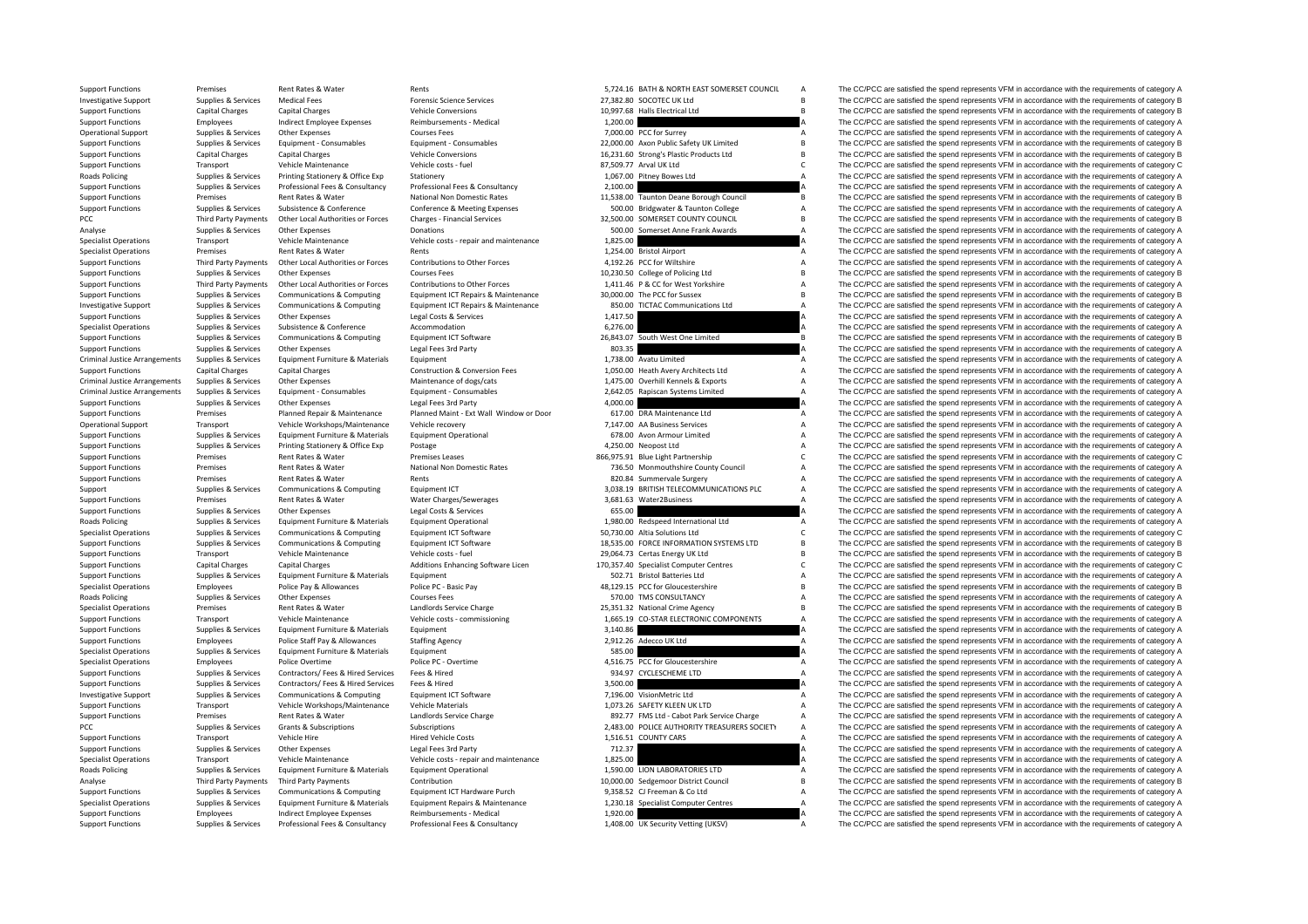Criminal Justice**Roads Policing** Criminal Justice**Local Policing** Disused **Premises**  Rates &

|                              | 7,701.54 British Gas Business (Electric)                                   | A        |
|------------------------------|----------------------------------------------------------------------------|----------|
|                              | 2,152.75 PCC for Wiltshire                                                 | A        |
|                              | 2,600.87 Qlik Tech UK Limited                                              | A        |
|                              | 8,107.36 PURCHASE POWER                                                    | A        |
| 3,384.00                     |                                                                            | A        |
|                              | 4,460.96 AVON PROTECTION                                                   | A        |
|                              | 2,747.50 FOSTER & FREEMAN LTD                                              | A        |
| 1,380.00                     |                                                                            | A        |
|                              | 10,305.86 Bath & North East Somerset Council                               | B        |
| 595.00                       |                                                                            | Δ        |
|                              | 21,950.00 Association Of Police & Crime                                    | B        |
| 690.00                       |                                                                            | A        |
|                              | 16,190.96 Hays Specialist Recruitment Ltd                                  | B        |
|                              | 21,643.97 CORONA ENERGY RETAIL 4 LTD<br>2,161.50 Bechtle Direct Ltd        | B<br>A   |
|                              | 4,365.48 WESTON DIGITAL TECHNOLOGIES LTD                                   | Δ        |
| 1,280.00                     |                                                                            | A        |
|                              | 1,000.00 Think Different Events Ltd                                        | A        |
|                              | 12,441.52 PCC for Gloucestershire                                          | B        |
|                              | 3,441.35 PCC for Wiltshire                                                 | A        |
|                              | 103,566.00 North Somerset Council                                          | Ċ        |
| 800.00                       |                                                                            | Δ        |
|                              | 23,524.20 Matrix SCM Ltd                                                   | B        |
|                              | 10,463.07 GOODYEAR DUNLOP TYRES UK LTD                                     | B        |
| 2,550.00                     |                                                                            | A        |
|                              | 22,903.99 SJ Cook & Sons Ltd                                               | B        |
|                              | 1,010.00 Softcat Limited                                                   | A        |
| 5,225.00                     |                                                                            | A        |
|                              | 5,164.00 PCC for Wiltshire                                                 | A        |
|                              | 1,350.00 Nottingham Consultants Ltd                                        | A        |
|                              | 1,405.00 Jackson Lift Services Ltd                                         | A        |
| 48,732.72                    |                                                                            | B<br>A   |
|                              | 563.00 DRA Maintenance Ltd<br>4,496.10 Royal Devon and Exeter NHS Foundati | A        |
|                              |                                                                            |          |
|                              |                                                                            |          |
| 1,920.00                     |                                                                            | A        |
|                              | 12,293.00 Bristol City Council                                             | B        |
| 2,391.00 HAG Ltd<br>4,513.84 |                                                                            | A<br>A   |
|                              | <b>Ballyclare Ltd</b>                                                      | $\Delta$ |
| 837.00                       | 614.40 Actor Factory Productions                                           | A        |
|                              | 579.50 A H Ball                                                            | A        |
|                              | 787.90 Bristol Wessex Billing Service Ltd                                  | A        |
|                              | 51,499.00 Bath & North East Somerset                                       | C        |
|                              | 774.00 Sodexo Limited                                                      | A        |
|                              | 621.00 Firebrand Training Ltd                                              | A        |
|                              | 1,068.00 CHARTERED MANAGEMENT INSTITUTE                                    | A        |
| 1,496.21                     |                                                                            | A        |
| 22,796.41                    | PCC for Gloucestershire                                                    | B        |
| 1,406.96                     |                                                                            | A<br>A   |
|                              | 1,690.00 Alere Toxicology PLC                                              |          |
| 745.00                       | 91,055.11 AIRWAVE SOLUTIONS LTD                                            | C<br>A   |
|                              | 57,615.29 EDF ENERGY 1 LIMITED                                             | Ċ        |
|                              | 18,103.00 HazmatLink Ltd                                                   | B        |
|                              | 1,067.57 Latcham Direct Ltd                                                | A        |
|                              | 5,428.00 Avon Fire & Rescue                                                | A        |
|                              | 5,190.28 XEROX FINANCE LTD                                                 | A        |
|                              | 650.00 Crime scene cleaning UK Ltd                                         | A        |
| 5,918.57                     |                                                                            | A        |
| 69,435.50                    | <b>Bristol City Council</b>                                                | Ċ        |
| 620.00                       |                                                                            | A        |
|                              | 909.00 P & CC for West Yorkshire                                           | Δ        |
|                              | 6,911.63 DRA Maintenance Ltd                                               | A        |
|                              | 2,000.00 Avon Armour Limited                                               | A        |
| 2,800.00                     | 7,934.76 INSIGHT DIRECT (UK) LTD                                           | A<br>A   |
|                              | 4,986.00 PCC for South Wales                                               | A        |
|                              | 1,350.00 AVON & SOM CONSTABULARY CLUB NO 1 A                               | Δ        |

Support Functions Premises Energy Costs Electricity Electricity Electricity and the material of the spend represents of category A The CC/PCC are satisfied the spend represents VFM in accordance with the requirements of ca Specialist Operations Transport Vehicle Allowances Travel fares Travel fares a text and the spend the spend represents VFM in accordance with the requirements of category A The CC/PCC are satisfied the spend represents VFM Support Functions Capital Charges Capital Charges ICT Equipment Purchase 2,600.87 Qlik Tech UK Limited A The CC/PCC are satisfied the spend represents VFM in accordance with the requirements of category A Support Functions Supplies & Services Printing Stationery & Office Exp Postage Postage 8,107.36 PURCHASE POWER A The CC/PCC are satisfied the spend represents VFM in accordance with the requirements of category A Support o The CC/PCC are satisfied the spend represents VFM in accordance with the requirements of category A Support Functions Supplies & Services Clothing Uniforms & Laundry Clothing & Uniforms - Issues 4,460.96 AVON PROTECTION A The CC/PCC are satisfied the spend represents VFM in accordance with the requirements of category A Support Functions Supplies & Services Equipment - Consumables Equipment - Consumables Equipment - Consumables Equipment - Consumables 2,747.50 FOSTER & FREEMAN LTD A The CC/PCC are satisfied the spend represents VFM in acc Specialist Operations Supplies & Services Communications & Computing Foulyment ICT Repairs & Maintenance 1,380.00 1,380.00 A The CC/PCC are satisfied the spend represents VFM in accordance with the requirements of category Third Party Payments Other Local Authorities or Forces Safeguarding Boards Contribution 10.305.86 Bath & North East Somerset Council Boards Contribution Boards Contribution 10.305.86 Bath & North East Somerset Council Boar Support Functions Supplies & Services Other Expenses Legal Fees 3rd Party 595.00 595.00 A The CC/PCC are satisfied the spend represents VFM in accordance with the requirements of category A PCC Supplies & Services Grants & Subscriptions Subscriptions Subscriptions 21,950.00 Association Of Police & Crime B The CC/PCC are satisfied the spend represents VFM in accordance with the requirements of category B Servi Specialist Operations Supplies & Services Contractors/ Fees & Hired Services Fees & Hired Services Fees & Hired 690.00 A The CC/PCC are satisfied the spend represents VFM in accordance with the requirements of category A Support Functions Employees Police Staff Pay & Allowances Staffing Agency 16,190.96 Hays Specialist Recruitment Ltd B The CC/PCC are satisfied the spend represents VFM in accordance with the requirements of category B Support Functions Premises Energy Costs Gas Gas Gas 21,643.97 CORONA ENERGY RETAIL 4 LTD B The CC/PCC are satisfied the spend represents VFM in accordance with the requirements of category B<br>Support Functions Support of Co Support Functions Supplies & Services Communications & Computing Equipment ICT Hardware Purch 2,161.50 Bechtle Direct Ltd A The CC/PCC are satisfied the spend represents VFM in accordance with the requirements of category Support Functions Supplies & Services Communications & Computing Equipment ICT Repairs & Maintenance 4,365.48 WESTON DIGITAL TECHNOLOGIES LTD A The CC/PCC are satisfied the spend represents VFM in accordance with the requi Support Functions Supplies & Services Equipment Furniture & Materials Equipment 1,280.00 4 1,280.00 A The CC/PCC are satisfied the spend represents VFM in accordance with the requirements of category A Investigations Sunniles & Services Subsistence & Conference Conference Conference Subsistence Conference Conference Conference Subsister Conference Subsister Subsister Conference Conference Subsister Subsister Subsister Co Support Functions Employees Police Staff Pay & Allowances Police Staff - Basic Pay 12,441.52 PCC for Gloucestershire B The CC/PCC are satisfied the spend represents VFM in accordance with the requirements of category B Specialist Operations Supplies & Services Subsistence Subsistence Accommodation Accommodation 3,441.35 PCC for Wiltshire A The CC/PCC are satisfied the spend represents VFM in accordance with the requirements of category A The CC/PCC are satisfied the spend represents VFM in accordance with the requirements of category C Support Functions Supplies & Services Other Expenses Legal Costs & Services 800.00 800.00 A The CC/PCC are satisfied the spend represents VFM in accordance with the requirements of category A Analyse Employees Police Staff Pay & Allowances Staffing Agency 23,524.20 Matrix SCM Ltd B The CC/PCC are satisfied the spend represents VFM in accordance with the requirements of category B Transport Vehicle Maintenance Vehicle costs - repair and maintenance and the search of the CO/PCC are satisfied the spend represents VFM in accordance with the requirements of category B<br>The CO/PCC are satisfied the spend The CC/PCC are satisfied the spend represents VFM in accordance with the requirements of category A  $S$ upport Functions Transport Vehicle Maintenance Vehicle costs – repair and maintenance 22,903.99 SJ Cook & Sons Ltd B The CC/PCC are satisfied the spend represents VFM in accordance with the requirements of category B Support Functions Supplies & Services Communications & Computing Equipment ICT Hardware Purch 1,010.00 Softcat Limited A The CC/PCC are satisfied the spend represents VFM in accordance with the requirements of category A Support Functions Supplies & Services Other Expenses Legal Costs & Services S.255.00 A The CC/PCC are satisfied the spend represents VFM in accordance with the requirements of category A A A The CC/PCC are satisfied the sp Analyse Supplies & Services Other Expenses Courses Fees Courses Fees 5,164.00 PCC for Wiltshire A The CC/PCC are satisfied the spend represents VFM in accordance with the requirements of category A Investigative Support Supplies & Services Medical Fees Forensic Science Services Forensic Science Services 1,350.00 Nottingham Consultants Ltd A The CC/PCC are satisfied the spend represents VFM in accordance with the requ Support Functions Premises Planned Repair & Maintenance Lifts 1,405.00 Jackson Lift Services Ltd A The CC/PCC are satisfied the spend represents VFM in accordance with the requirements of category A Support Functions Supplies & Subscriptions Subscriptions Subscriptions and Subscriptions and Subscriptions and Subscriptions and the spend represents VFM in accordance with the requirements of category B Subscriptions Cons The CC/PCC are satisfied the spend represents VFM in accordance with the requirements of category A Supplies & Services Clothing Uniforms & Laundry Laundry & Dry Cleaning Calegory A 496.10 Royal Devon and Exeter NHS Foundati A The CC/PCC are satisfied the spend represents VFM in accordance with the requirements of catego Support Functions Employees Indirect Employee Expenses Reimbursements - Medical 1,920.00 A The CC/PCC are satisfied the spend represents VFM in accordance with the requirements of category A Supplies & Services Equipment Furniture & Materials Equipment Repairs & Maintenance 12,293.00 Bristol City Council 6 The CC/PCC are satisfied the spend represents VFM in accordance with the requirements of category B Support Functions Capital Charges Capital Charges Capital Charges Capital Charges Capital Charges Construction & Conversion Works 2,391.00 HAG Ltd A The CC/PCC are satisfied the spend represents VFM in accordance with the The CC/PCC are satisfied the spend represents VFM in accordance with the requirements of category A Support Functions Supplies & Services Other Expenses Legal Costs & Services 837.00 A The CC/PCC are satisfied the spend represents VFM in accordance with the requirements of category A Support Functions Supplies & Services Other Expenses Courses Fees Courses Fees 614.40 Actor Factory Productions A The CC/PCC are satisfied the spend represents VFM in accordance with the requirements of category A Operational Support Supplies & Services Other Expenses Morses Farrier Costs Horses Farrier Costs 579.50 A H Ball A The CC/PCC are satisfied the spend represents VFM in accordance with the requirements of category A Support Support Functions Premises Rent Rates & Water Water Charges/Sewerages Material Premises and the Service Ltd A The CC/PCC are satisfied the spend represents VFM in accordance with the requirements of category A The Creatisf Support Functions Premises Rent Rates & Water National Non Domestic Rates 51,499.00 Bath & North East Somerset C The CC/PCC are satisfied the spend represents VFM in accordance with the requirements of category C Support Functions Supplies & Services Catering Catering Catering Catering Catering Catering Catering Catering Catering Catering Catering The CO/PCC are satisfied the spend represents VFM in accordance with the requirements Arrangements Supplies Arrangements Supplies Supplies Courses Fees Courses Fees Courses Fees 621.00 Firebrand Training Ltd A The CC/PCC are satisfied the spend represents VFM in accordance with the requirements of category Support Functions Supplies & Services Equipment Furniture & Materials Publications including books 1,068.00 CHARTERED MANAGEMENT INSTITUTE A The CC/PCC are satisfied the spend represents VFM in accordance with the requirem Support Functions Supplies & Services Other Expenses Legal Fees 3rd Party 1,496.21 1,496.21 A The CC/PCC are satisfied the spend represents VFM in accordance with the requirements of category A Support Functions Third Party Payments Other Local Authorities or Forces Contributions to Other Forces contributions of Other Forces 22.796.41 PCC for Gloucestershire B The CC/PCC are satisfied the spend represents VFM in Support Functions Supplies & Services Equipment Functions & Materials Equipment 1,406.96 A The CC/PCC are satisfied the spend represents VFM in accordance with the requirements of category A Support Functions Supplies & Services Medical Fees Forensic Science Services Forensic Science Services 1,690.00 Alere Toxicology PLC A The CC/PCC are satisfied the spend represents VFM in accordance with the requirements o Dealing with the Public Supplies & Services Communications & Computing Airwave Airwave 91,055.11 AIRWAVE SOLUTIONS LTD C The CC/PCC are satisfied the spend represents VFM in accordance with the requirements of category C Specialist Operations Supplies & Services Subsistence  $\alpha$  Accommodation Accommodation 745.00 A The CC/PCC are satisfied the spend represents VFM in accordance with the requirements of category A Support Functions Support Functions Energy Costs Support Functions Energy Contriguing COSTS ENERGY 1 LIMITED C The CC/PCC are satisfied the spend represents VFM in accordance with the requirements of category C Policing Supplies & Services Equipment Furniture & Materials Equipment Operational 18,103.00 HazmatLink Ltd B The CC/PCC are satisfied the spend represents VFM in accordance with the requirements of category B PCC Supplies & Services Printing Stationery & Office Exp Printing Printing 1,067.57 Latcham Direct Ltd A The CC/PCC are satisfied the spend represents VFM in accordance with the requirements of category A Rents Fire CO/PCC are satisfied the spend represents VFM in accordance with the requirements of category A The CO/PCC are satisfied the spend represents VFM in accordance with the requirements of category A The CO/PCC are Disused Supplies Services Printing Stationery & Office Exp Reprographics 5,190.28 XEROX FINANCE LTD A The CC/PCC are satisfied the spend represents VFM in accordance with the requirements of category A Support Functions Premises Cleaning & Domestic Supplies Cleaning Charges Cleaning Charges 650.00 Crime scene cleaning UK Ltd A The CC/PCC are satisfied the spend represents VFM in accordance with the requirements of catego Specialist Operations Transport Vehicle Maintenance Vehicle costs - fuel Vehicle costs - fuel Vehicle costs - fuel Vehicle costs - fuel Vehicle costs - fuel Vehicle costs - fuel Vehicle costs - fuel Vehicle costs - fuel Ve Support Functions Premises Rent Rates Rent Rates National Non Domestic Rates 69,435.50 Bristol City Council C The CC/PCC are satisfied the spend represents VFM in accordance with the requirements of category C Support Functions Supplies & Services Other Expenses Cost Of Appeals Cost Of Appeals Cost Of Appeals Cost Of Appeals 620.00 A The CC/PCC are satisfied the spend represents VFM in accordance with the requirements of categor Support Functions Supplies & Services Contractors/ Fees & Hired Services Fees & Hired 909.00 P & CC for West Yorkshire A The CC/PCC are satisfied the spend represents VFM in accordance with the requirements of category A Support Functions Premises Unplanned Repair & Maintenance Responsive Maint - Roofs 6,911.63 DRA Maintenance Ltd A The CC/PCC are satisfied the spend represents VFM in accordance with the requirements of category A Category Support Functions Capital Charges Capital Charges ICT Equipment Purchase 2,000.00 Avon Armour Limited A The CC/PCC are satisfied the spend represents VFM in accordance with the requirements of category A Specialist Operations Supplies & Services Communications & Computing Equipment ICT 10 7,934.76 INSIGHT DIRECT (UK) LTD A The CC/PCC are satisfied the spend represents VFM in accordance with the requirements of category A<br>S The CC/PCC are satisfied the spend represents VFM in accordance with the requirements of category A Specialist Operations Employees Police Staff Pay & Allowances Police Staff - Basic Pay 4,986.00 PCC for South Wales A The CC/PCC are satisfied the spend represents VFM in accordance with the requirements of category A Support Functions Supplies & Services Other Expenses Reward Scheme 1,350.00 AVON & SOM CONSTABULARY CLUB NO 1 A The CC/PCC are satisfied the spend represents VFM in accordance with the requirements of category A Investigations Supplies & Services Professional Fees & Consultancy Professional Fees & Consultancy Consultancy 605.58 A The CC/PCC are satisfied the spend represents VFM in accordance with the requirements of category A